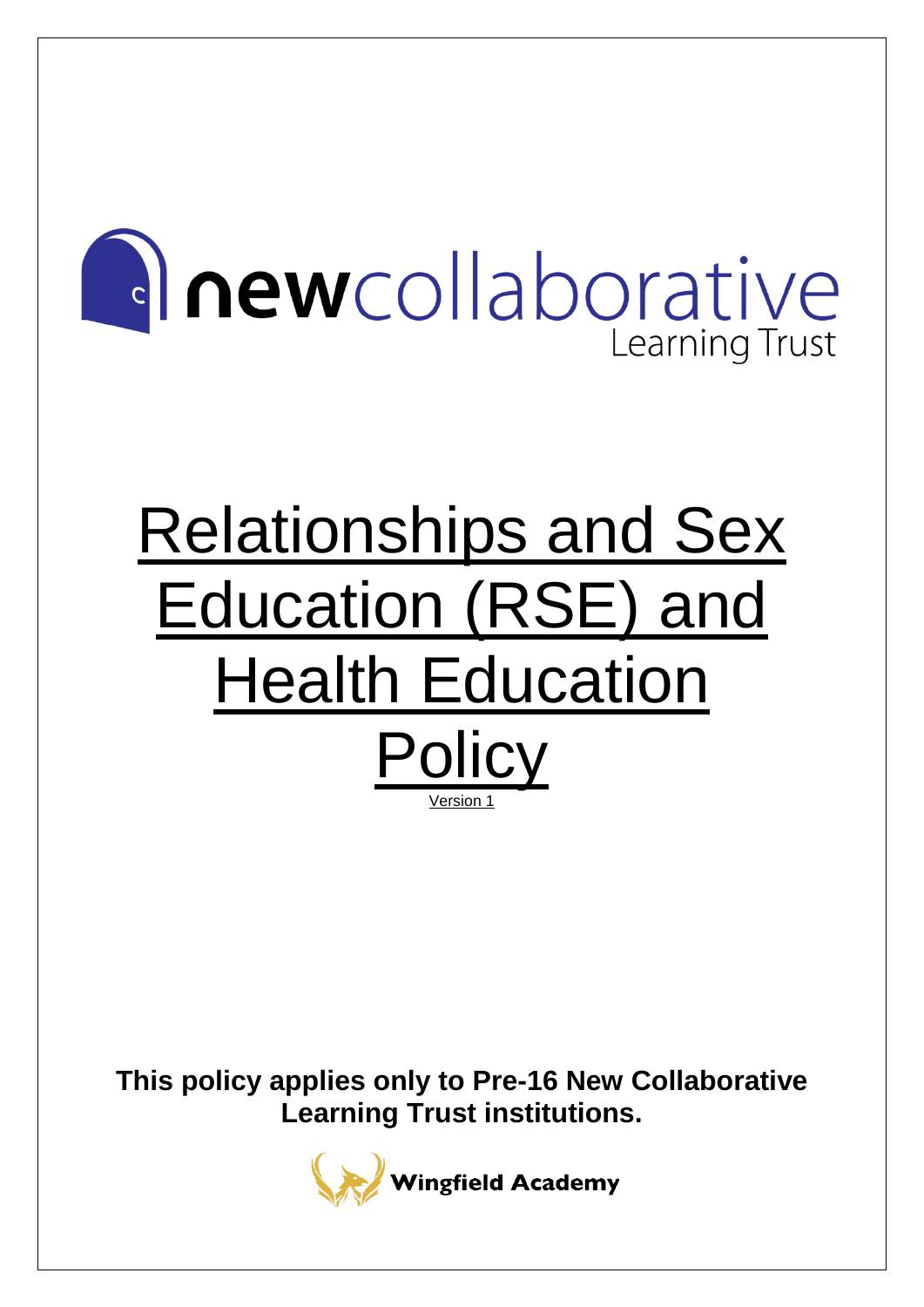#### **CONTENTS**

| Paragraph<br><b>Number</b> | <b>Heading</b>                                                          | Page<br><b>Number</b> |
|----------------------------|-------------------------------------------------------------------------|-----------------------|
| 1.0                        | <b>Statement of Intent</b>                                              | 3                     |
| 2.0                        | Legal Framework                                                         | 3                     |
| 3.0                        | Roles and Responsibilities                                              | 3                     |
| 4.0                        | Organisation and Delivery of the RSE and Health Education<br>Curriculum | 5                     |
| 5.0                        | <b>RSE Subject Overview</b>                                             | 5                     |
| 6.0                        | RSE in PSHEE Curriculum Roadmaps                                        | 6                     |
| 7.0                        | <b>Health Education Subject Overview</b>                                | 8                     |
| 8.0                        | Health Education in PSHEE Curriculum Roadmaps                           | 10                    |
| 9.0                        | <b>Curriculum Links</b>                                                 | 12                    |
| 10.0                       | <b>Working with Parents</b>                                             | 12                    |
| 11.0                       | Working with external agencies                                          | 12                    |
| 12.0                       | <b>Withdrawal from Lessons</b>                                          | 12                    |
| 13.0                       | Safeguarding and Confidentiality                                        | 13                    |
| 14.0                       | Assessment                                                              | 13                    |
| 15.0                       | <b>Monitoring Quality</b>                                               | 13                    |
| Appendix A                 | PSHEE curriculum overview roadmap                                       | 14                    |
| Appendix B                 | Year 7 PSHEE curriculum roadmap                                         | 15                    |
| Appendix C                 | Year 8 PSHEE curriculum roadmap                                         | 16                    |
| Appendix D                 | Year 9 PSHEE curriculum roadmap                                         | 17                    |
| Appendix E                 | Letter to parents/carers regarding RSE and health education             | 18                    |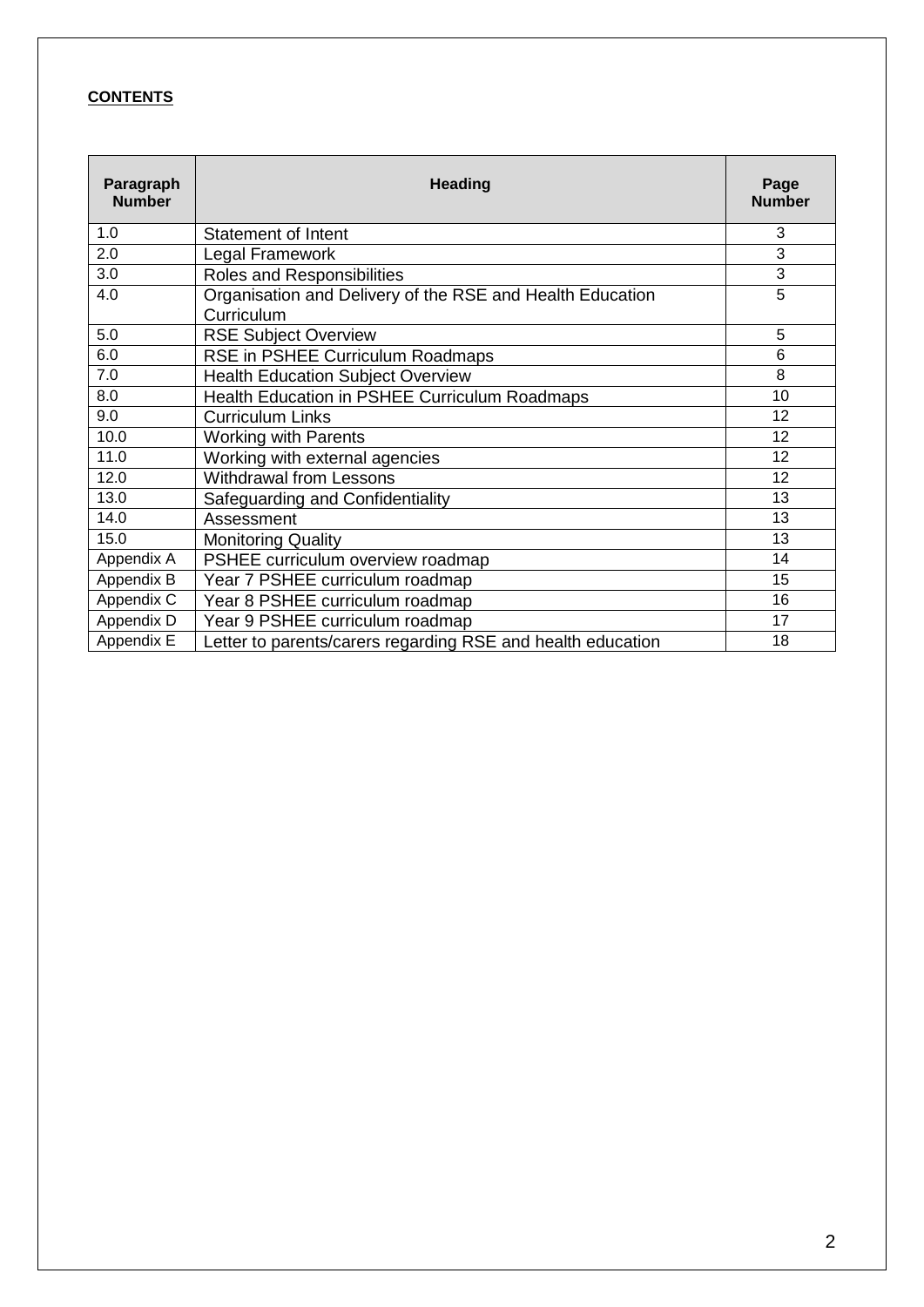### **1.0 Statement of Intent**

- 1.1 Here, at Wingfield Academy, we understand the importance of educating our learners about sex, relationships and their health and are fully committed to delivering highquality, age-appropriate lessons designed to meet the needs of all our learners.
- 1.2 RSE and health education lessons develop learners' character, the knowledge, skills, resilience, confidence and independence they need to make reasoned and informed decisions to lead safe, spiritually, morally, socially, culturally, physically and mentally healthy and fulfilling lives.

### **2.0 Legal Framework**

- 2.1 This policy has due regard to all relevant legislation and statutory guidance including, but not limited to, the following:
	- Equality Act 2010
	- DfE (2021) 'Keeping children safe in education'
	- DfE (2019) 'Relationships Education, Relationships and Sex Education (RSE) and Health Education'
	- The Relationships Education, Relationships and Sex Education and Health Education (England) Regulations 2019
	- Children and Social Work Act 2017
- 2.2 This policy operates in conjunction with the following school policies:
	- Anti-bullying including anti-social behaviours policy
	- Behaviour for learning policy
	- Female genital mutilation (FGM) and so-called honour-based violence (HBV) policy
	- Safeguarding children in education incorporating child protection policy
	- Confidentiality policy
	- Inclusion and SEND policy

# **3.0 Roles and Responsibilities**

- 3.1 The governing board is responsible for:
	- Ensuring all learners make progress in achieving the expected educational outcomes.
	- Ensuring the RSE and health education curriculum is well-led, effectively managed and well-planned.
	- Ensuring there is regular evaluation of the quality of provision.
	- Ensuring that teaching is delivered in ways that are accessible to all learners with SEND.
	- Providing clear information to parents/carers on the subject content and the right to request that their child is withdrawn.
	- Ensuring RSE and health education lessons are resourced, staffed and timetabled in a way that ensures the Academy can fulfil its legal obligations.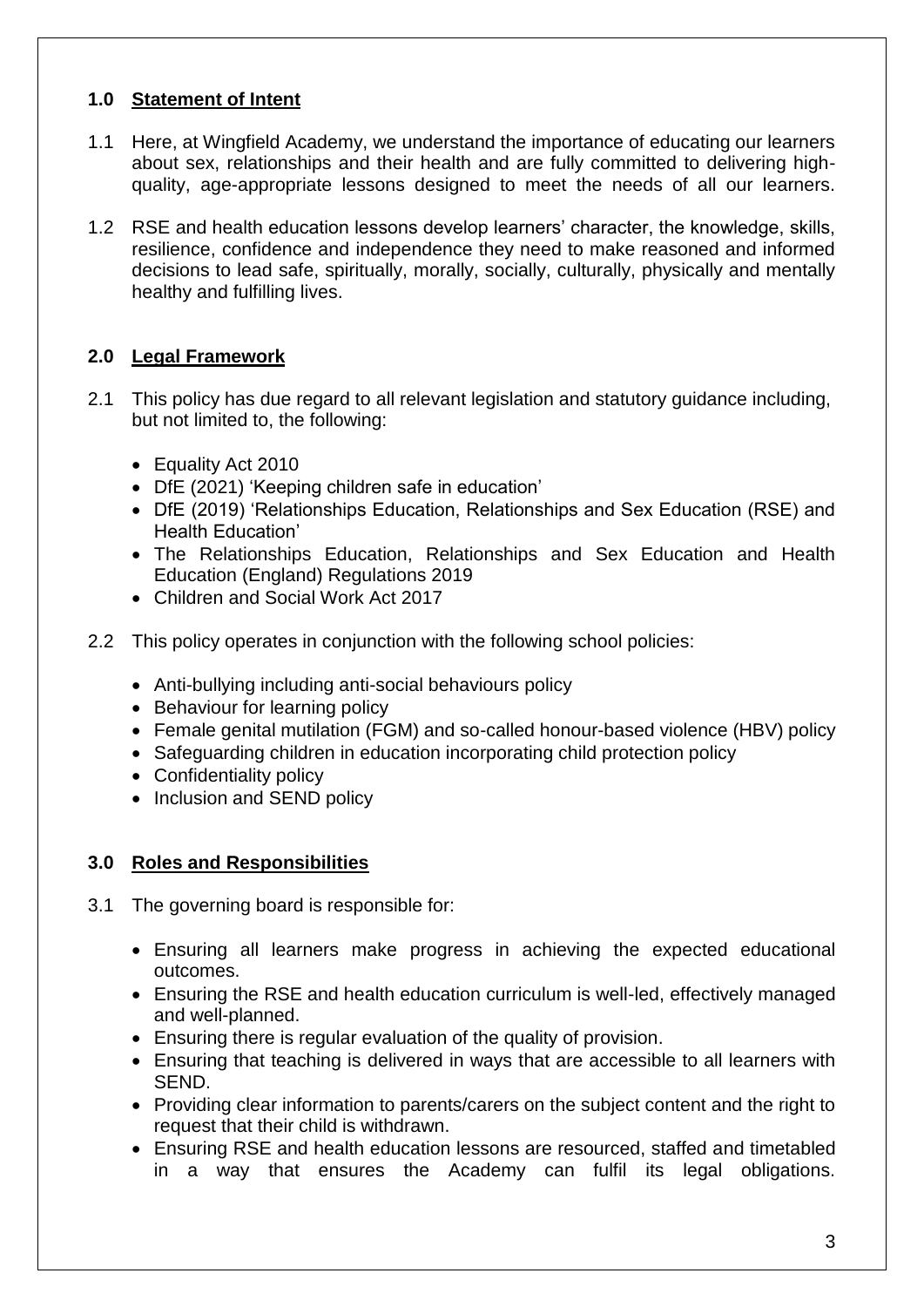- 3.2 The Senior Leadership Team are responsible for:
	- The overall implementation of this policy.
	- Ensuring all staff are suitably trained to deliver the RSE and health education curriculum.
	- Ensuring parents/carers are fully informed of this policy.
	- Reviewing all requests to withdraw learners from non-statutory elements of the RSE and health education curriculum.
	- Discussing withdrawal requests with parents/carers, and the child if appropriate, to ensure their wishes are understood and to clarify the nature and purpose of the curriculum, including the benefits of receiving RSE and health education lessons.
	- Ensuring withdrawn learners receive appropriate, purposeful education during the period of withdrawal.
	- Encouraging parents/carers to be involved in consultations regarding the Academy's RSE and health education curriculum.
	- Reviewing this policy on an annual basis.
	- Reporting to the governing body on the effectiveness of this policy and the curriculum.
- 3.3 The faculty lead of RE/PSHEE and Careers and lead teacher for PSHEE are responsible for:
	- Ensuring the Academy meets its statutory requirements in relation to RSE and health education.
	- Ensuring the curriculum is age-appropriate, ensures continuity and progression between each year group, is of high quality and tailored to the needs of all our learners.
	- Monitoring and evaluating the delivery and effectiveness of the RSE and health education curriculum.
	- Auditing PSHEE staff subject knowledge CPD needs and providing/signposting to integral support/training to develop deliverers expertise in the subject.
	- Ensuring learners' progress is monitored and recorded appropriately.
	- Liaising with colleagues in related curriculum areas to ensure the RSE and health education curriculum compliments, and does not duplicate, the content delivered in national curriculum subjects.
	- Reviewing changes to the RSE and health education curriculum and advising on their implementation.
- 3.4 PSHEE teachers are responsible for:
	- Delivering RSE and health education in a sensitive way, that it is of high-quality and appropriate for each year group.
	- Ensuring they do not express personal views or beliefs when delivering the curriculum.
	- Planning lessons effectively, using a range of appropriate teaching methods and resources.
	- Liaising with other PSHEE staff regarding the delivery of topics, resources and support for individual learners.
	- Monitoring and recording learners' progress.
	- Reporting any safeguarding concerns or disclosures learners' make to our DSL.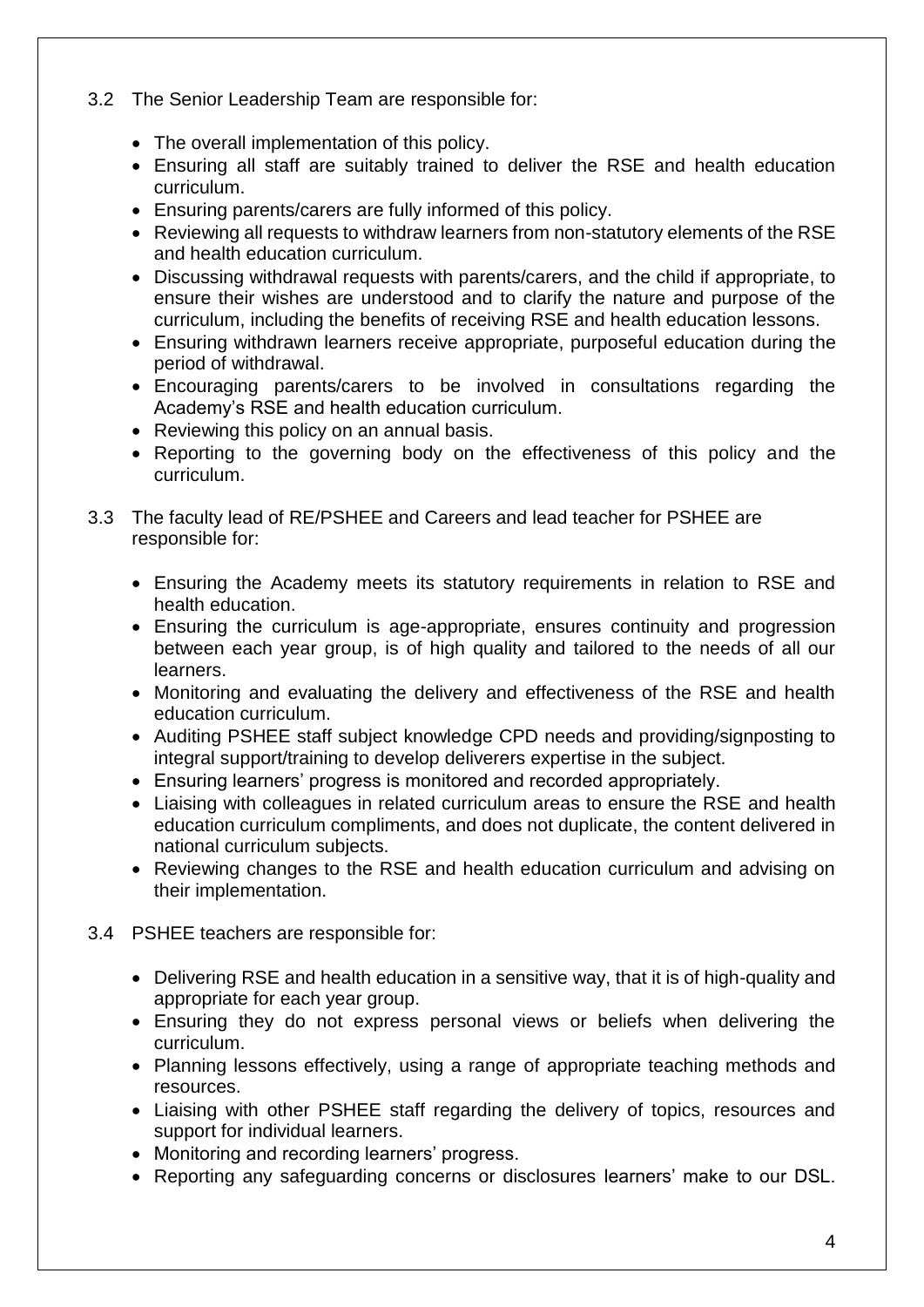# **4.0 Organisation and Delivery of the RSE and Health Education Curriculum**

- 4.1 The majority of RSE and health education lessons will be delivered through PSHEE by a core team. Learners in Year 7 and 8 receive 1 hour per week discreet PSHEE, learners in Year 9 receive 1 hour per week of PSHEE and RE combined and learners in Year 10 receive regular PSHEE lessons focussing on topics specifically delivered by subject specialists. Where non-specialist staff are deployed to deliver PSHEE, the lead teacher for PSHEE will quickly identify and provide/signpost integral support/ training to develop deliverers expertise in the subject.
- 4.2 The PSHEE curriculum overview roadmap (Appendix A) has been developed in consultation with PSHEE teachers, learners and parents/carers, and in accordance with the PSHEE association, the national body of PSHEE, Programme of Study recommended by the DfE and 'The Relationships Education, Relationships and Sex Education and Health Education (England) Regulations 2019.' Furthermore, our PSHEE curriculum roadmap (Appendix A) has been tailored to the needs of all our learners and local community in order ensure its effectiveness.
- 4.3 Content is organised into manageable sized units, appropriately sequenced within planned schemes of work and includes opportunities and contexts for learners to apply knowledge confidently in real-life situations and understand the wider legal implications of their decisions. PSHEE deliverers are responsible for adapting their teaching, ensuring learning is delivered in ways accessible to all abilities, will encourage learners to ask questions, engage in class discussion and ensure topics are delivered sensitively so as not to stigmatise learners because of their home circumstances.
- 4.4 LGBTQ content is integrated into the RSE curriculum rather than a standalone topic and will be approached in a sensitive, age-appropriate and factual way that allows learners to explore the features of stable and healthy same-sex relationships and diverse gender identities. PSHEE deliverers will challenge perceived views of learners, through exploration of, and developing mutual respect for, those different to themselves.

### **5.0 RSE Subject Overview**

RSE will continue to develop learners' knowledge on the topics taught at primary level and in addition by the end of secondary school cover:

# **Families**

Learners should know:

- that there are different types of committed, stable relationships.
- how these relationships might contribute to human happiness and their importance for bringing up children.
- what marriage is, including their legal status e.g. that marriage carries legal rights and protections not available to couples who are cohabiting or who have married, for example, in an unregistered religious ceremony.
- why marriage is an important relationship choice for many couples and why it must be freely entered into.
- the characteristics and legal status of other types of long-term relationships.
- the roles and responsibilities of parents with respect to raising of children, including the characteristics of successful parenting.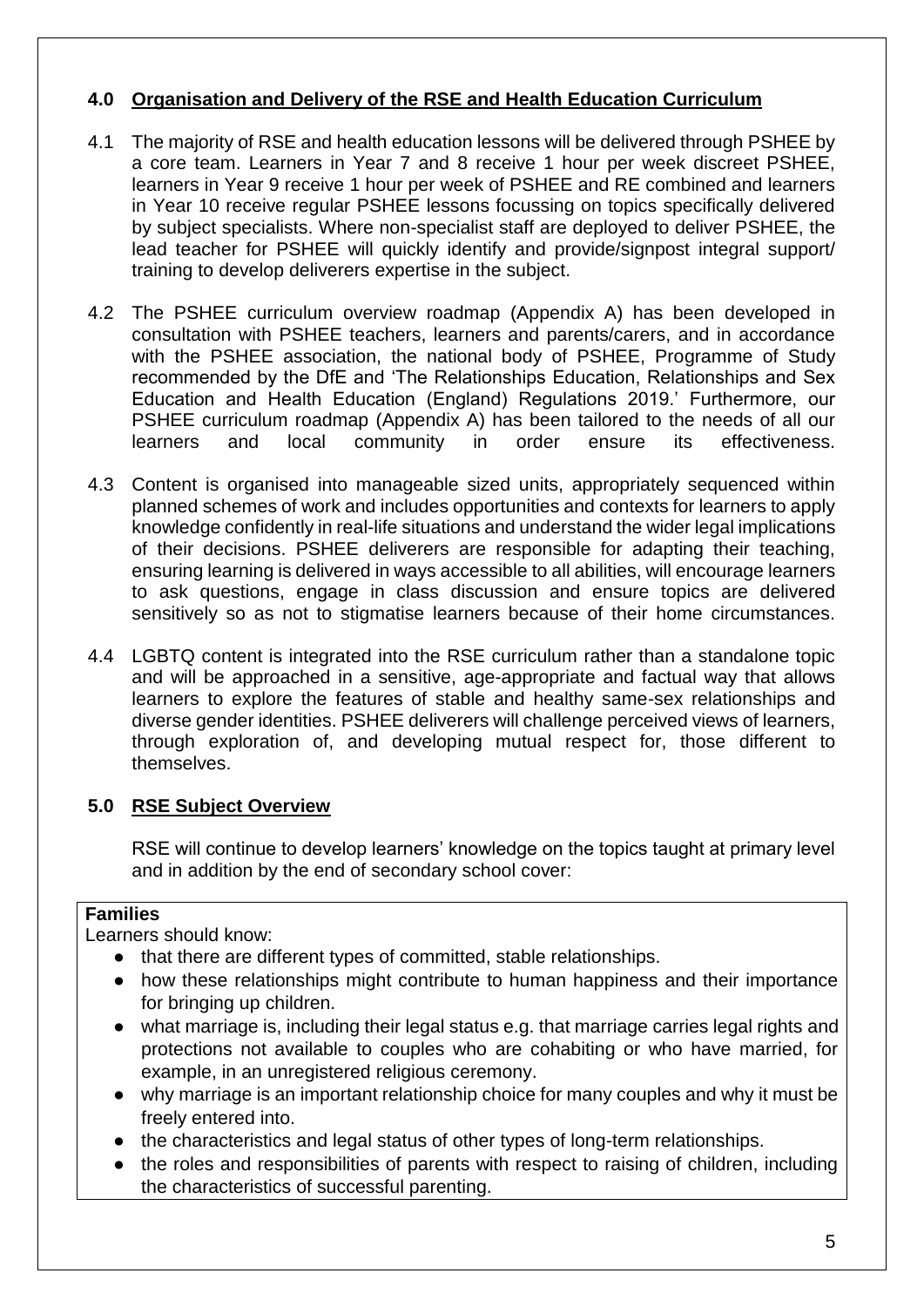how to determine whether other children, adults or sources of information are trustworthy, judge when a family, friend, intimate or other relationship is unsafe and recognise this in other relationships, and, how to seek help or advice, including reporting concerns about others, if needed.

#### **Respectful relationships, including friendships**

Learners should know:

- the characteristics of positive and healthy friendships (including online) including: trust, respect, honesty, kindness, generosity, boundaries, privacy, consent and the management of conflict, reconciliation and ending relationships. This includes different (non-sexual) types of relationship.
- practical steps they can take in a range of different contexts to improve or support respectful relationships.
- how stereotypes, in particular stereotypes based on sex, gender, race, religion, sexual orientation or disability, can cause damage (e.g. how they might normalise nonconsensual behaviour or encourage prejudice).
- that in school and in wider society they can expect to be treated with respect by others, and that in turn they should show due respect to others, including people in positions of authority and due tolerance of other people's beliefs.
- about different types of bullying (including cyberbullying), the impact of bullying, responsibilities of bystanders to report bullying and how and where to get help.
- that some types of behaviour within relationships are criminal, including violent behaviour and coercive control.
- what constitutes sexual harassment and sexual violence and why these are always unacceptable.
- the legal rights and responsibilities regarding equality (particularly with reference to the protected characteristics as defined in the Equality Act 2010) and that everyone is unique and equal.

### **Online and media**

Learners should know:

- their rights, responsibilities and opportunities online, including that the same expectations of behaviour apply in all contexts, including online.
- about online risks, including that any material someone provides to another has the potential to be shared online and the difficulty of removing potentially compromising material placed online.
- not to provide material to others that they would not want shared further and not to share personal material which is sent to them.
- what to do and where to get support to report material or manage issues online.
- the impact of viewing harmful content.
- that specifically sexually explicit material e.g. pornography presents a distorted picture of sexual behaviours, can damage the way people see themselves in relation to others and negatively affect how they behave towards sexual partners.
- that sharing and viewing indecent images of children (including those created by children) is a criminal offence which carries severe penalties including jail.
- how information and data is generated, collected, shared and used online.

### **Being safe**

Leaners should know:

● the concepts of, and laws relating to, sexual consent, sexual exploitation, abuse, grooming, coercion, harassment, rape, domestic abuse, forced marriage, honourbased violence and FGM, and how these can affect current and future relationships.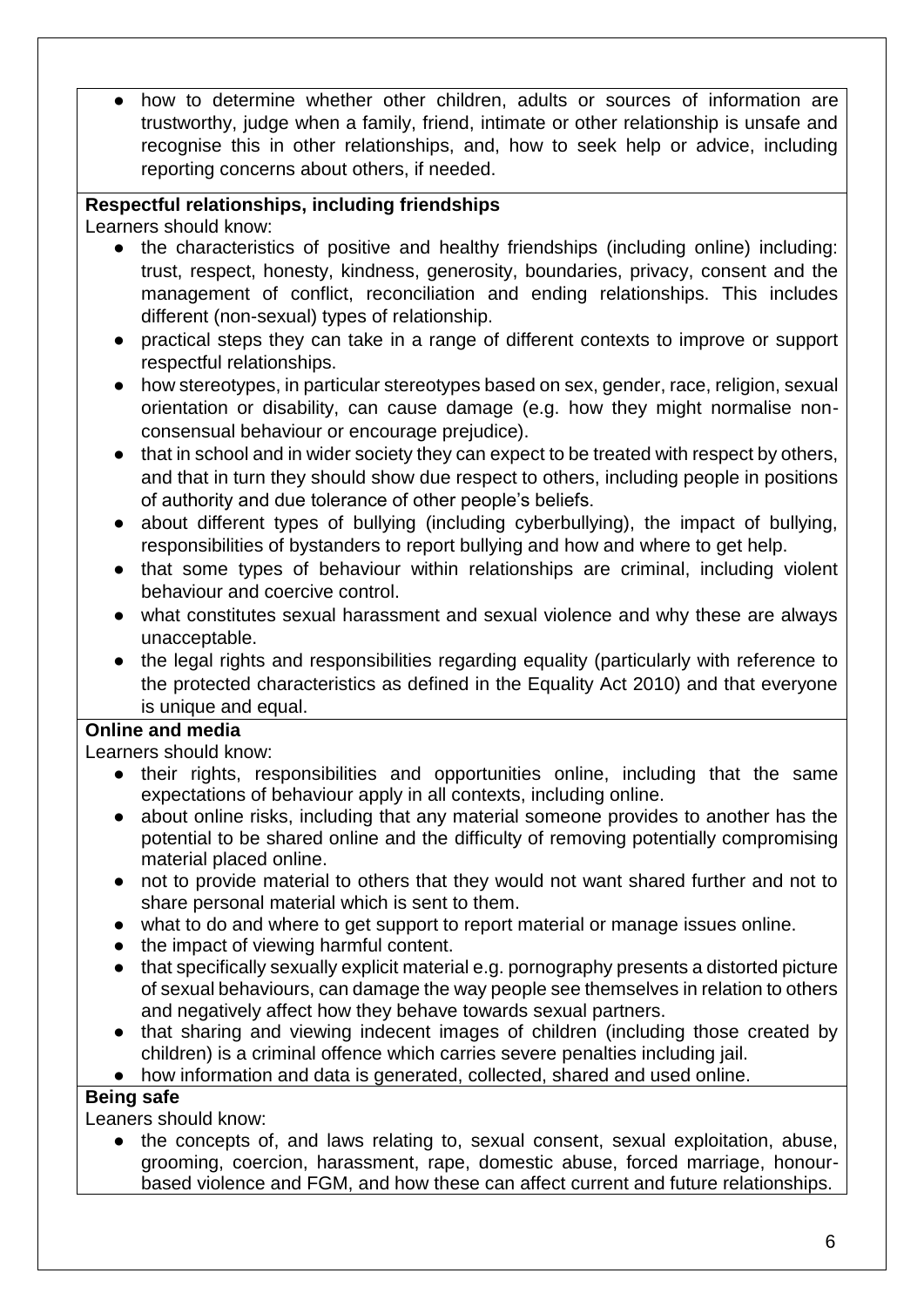how people can actively communicate and recognise consent from others, including sexual consent, and how and when consent can be withdrawn (in all contexts, including online).

# **Intimate and sexual relationships, including sexual health**

Learners should know:

- how to recognise the characteristic and positive aspects of healthy one-to-one intimate relationships, which include mutual respect, consent, loyalty, trust, shared interests and outlook, sex and friendship.
- that all aspects of health can be affected by choices they make in sex and relationships, positively or negatively, e.g. physical, emotional, mental, sexual and reproductive health and wellbeing.
- the facts about reproductive health, including fertility, and the potential impact of lifestyle on fertility for men and women and menopause.
- that there are a range of strategies for identifying and managing sexual pressure, including understanding peer pressure, resisting pressure and not pressuring others.
- that they have a choice to delay sex or to enjoy intimacy without sex.
- the facts about the full range of contraceptive choices, efficacy and options available.
- the facts around pregnancy including miscarriage.
- that there are choices in relation to pregnancy (with medically and legally accurate, impartial information on all options, including keeping the baby, adoption, abortion and where to get further help).
- how the different sexually transmitted infections (STIs), including HIV/AIDs, are transmitted, how risk can be reduced through safer sex (including through condom use) and the importance of and facts about testing.
- about the prevalence of some STIs, the impact they can have on those who contract them and key facts about treatment.
- how the use of alcohol and drugs can lead to risky sexual behaviour.
- how to get further advice, including how and where to access confidential sexual and reproductive health advice and treatment.

# **6.0 RSE in PSHEE Curriculum Roadmaps**

6.1 Year 7 (Appendix B)

# 6.1.1 **Relationships: Health, Puberty and Safety**

In 'Health, Puberty and Safety' learners reflect upon the signs and effects of all types of bullying including online. They learn about anti-social behaviour and gang mentality, consider reasons why young people may become involved and the social and legal consequences.

### 6.1.2 **Relationships: Friendships and Families**

In 'Relationships: Friendships and Families' learners learn about peer pressure and how to recognise peer pressure in action. They reflect upon the difference between genuine and toxic friendships and how we can identify toxic relationships. We also begin to look at romantic relationships and learn about consent, what it is, how it is communicated and the law surrounding it.

We start to look at the difference between sex and gender and examine different types of families and parenting including single parents, same sex parents, blended families, adoption and fostering.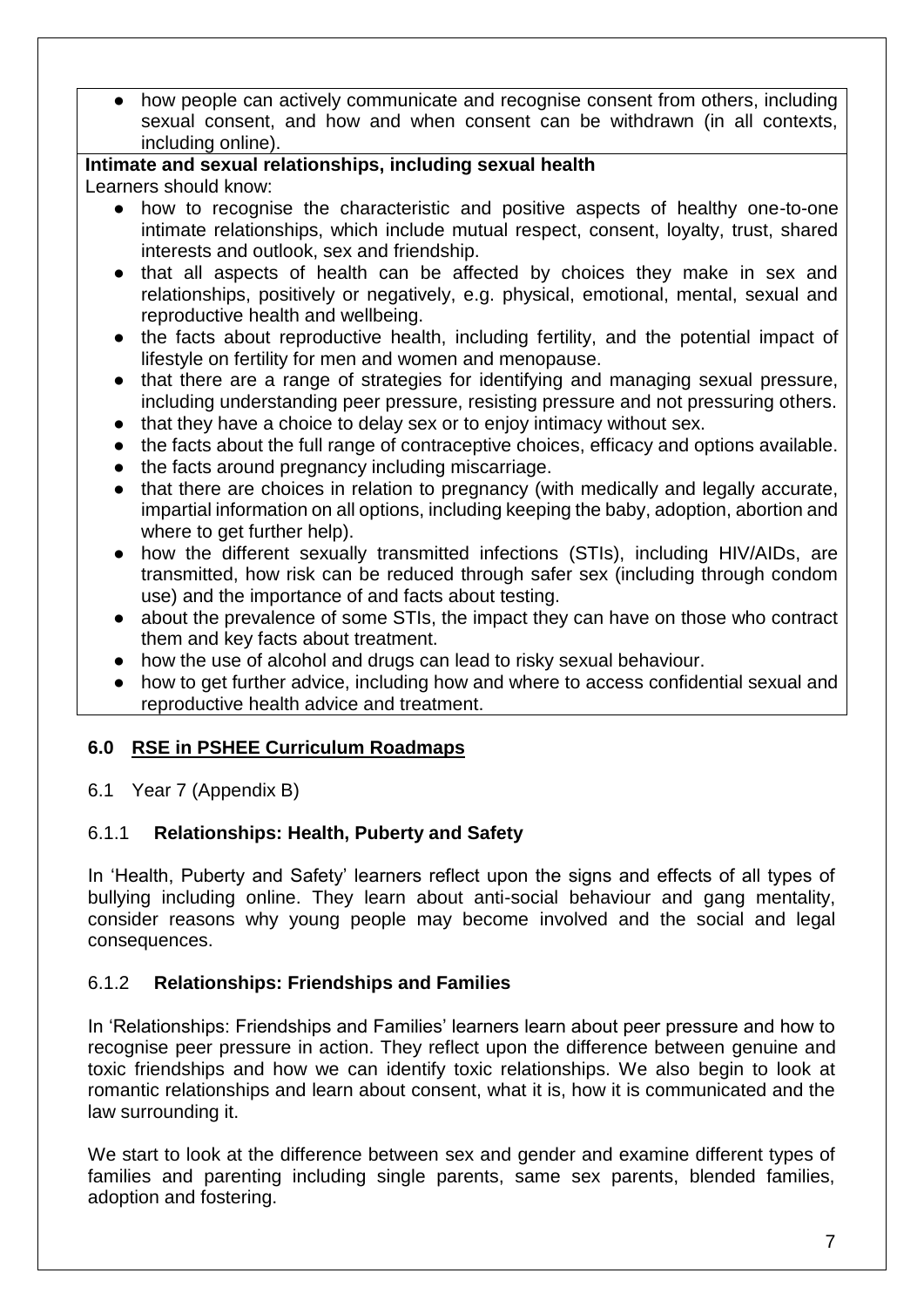# 6.2 Year 8 (Appendix C)

# 6.2.1 **Relationships: Identity and relationships**

In 'Relationships: Identity and relationships' learners' identify qualities of positive, healthy relationships including same sex relationships. They learn how to assess and manage the risk of sexting, sending, sharing and passing on sexual images. Students will begin to learn about child sexual exploitation and the signs of grooming. They consider the effectiveness of different contraceptive methods to prevent unplanned pregnancy and protect against sexually transmitted (STIs). We begin to learn about female genital mutilation (FGM) and understand the law surrounding this.

6.3 Year 9 (Appendix D)

### 6.3.1 **Relationships: Diversity/Discrimination**

In 'Relationships: Diversity/Discrimination' learners' discuss different types of prejudice and discrimination, hate crime and how the law protects us. They explore articles of the Universal Declaration of Human Rights, the foundation for human rights protections in the UK, what rights we enjoy and what happens when rights are denied. They learn how radicalisation happens, who is targeted and what is meant by extremism and extremist groups. They examine Christian and Muslim attitudes to the roles of men and women, different races and religions.

### 6.3.2 **Relationships: Intimate relationships**

In 'Relationships: Intimate relationships' learners' determine how to establish clear sexual boundaries, readiness for sexual activity and the choice to delay sex or enjoy intimacy without it. They explore in detail the effectiveness of different contraceptive methods and how STIs are transmitted. They learn that fertility can vary in all people, change over time, be affected by STIs and lifestyle choices and why sometimes pregnancies sadly fail. They consider the impact of pornography on sexual expectations and attitudes, what is meant by revenge porn, the legal consequences and how to prevent and report it.

6.4 Year 10 (Appendix A- overview)

#### 6.4.1 **Relationships: Respectful relationships/Healthy relationships/Communication in relationships**

In 'Relationships: Respectful relationships/Healthy relationships/Communication in relationships' learners will begin to examine in more detail what a healthy relationship looks like, considering types of abuse and showing a clear understanding of the importance of consent.

### **7.0 Health Education Subject Overview**

Health education will continue to develop learners' knowledge on the topics taught at primary level and in addition by the end on secondary school cover:

**Mental wellbeing** Learners should know: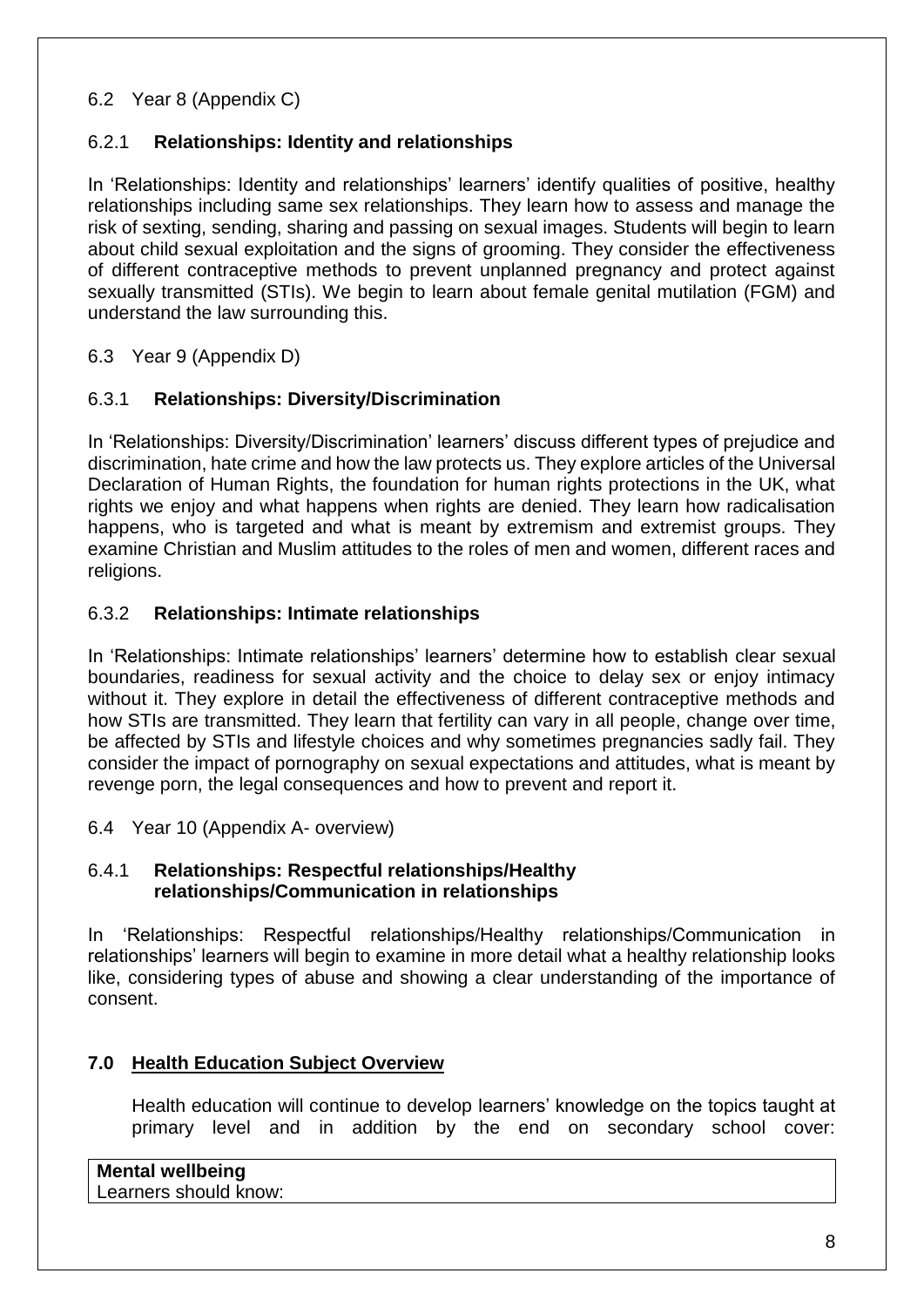- how to talk about their emotions accurately and sensitively, using appropriate vocabulary.
- that happiness is linked to being connected to others.
- how to recognise the early signs of mental wellbeing concerns.
- common types of mental ill health (e.g. anxiety and depression)
- how to critically evaluate when something they do or are involved in has a positive or negative effect on their own or others' mental health.
- the benefits and importance of physical exercise, time outdoors, community participation and voluntary and service-based activities on mental wellbeing and happiness.

### **Internet safety and harms**

Learners should know:

- the similarities and differences between the online world and the physical world, including: the impact of unhealthy or obsessive comparison with others online (including through setting unrealistic expectations for body image), how people may curate a specific image of their life online, over-reliance on online relationships including social media, the risks related to online gambling including the accumulation of debt, how advertising and information is targeted at them and how to be a discerning consumer of information online.
- how to identify harmful behaviours online (including bullying, abuse or harassment) and how to report, or find support, if they have been affected by those behaviours.

# **Physical health and fitness**

Learners should know:

- the positive associations between physical activity and promotion of mental wellbeing, including as an approach to combat stress.
- the characteristics and evidence of what constitutes a healthy lifestyle, maintaining a healthy weight, including the links between an inactive lifestyle and ill health, including cancer and cardio-vascular ill-health.
- about the science relating to blood, organ and stem cell donation.

### **Healthy eating**

Learners should know:

● how to maintain healthy eating and the links between a poor diet and health risks, including tooth decay and cancer.

# **Drugs, alcohol and tobacco**

Learners should know:

- the facts about legal and illegal drugs and their associated risks, including the link between drug use, and the associated risks, including the link between to serious mental health conditions.
- the law relating to the supply and possession of illegal substances.
- the physical and psychological risks associated with alcohol consumption and what constitutes low risk alcohol consumption in adulthood.
- the physical and psychological consequences of addiction, including alcohol dependency.
- awareness of the dangers of drugs which are prescribed but still present serious health risks.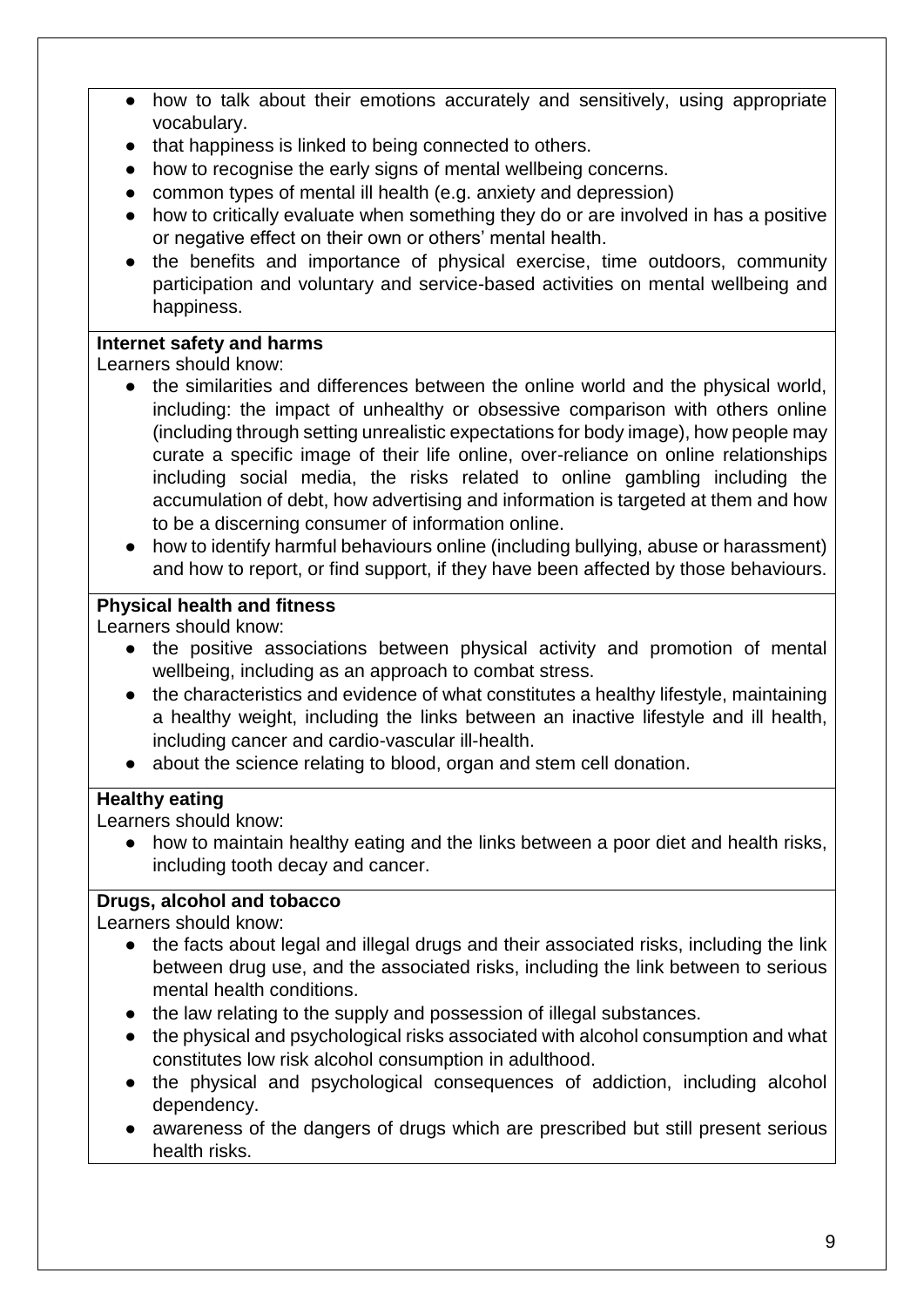the facts about the harms from smoking tobacco (particularly the link to lung cancer), the benefits of quitting and how to access support doing so.

#### **Health and prevention**

Learners should know:

- about personal hygiene, germs including bacteria, viruses, how they are spread, treatment and prevention of infection, and about antibiotics.
- about dental health and the benefits of good oral hygiene and dental flossing, including healthy eating and regular check-ups at the dentist.
- the benefits of regular self-examination and screening.
- the facts and science relating to immunisation and vaccination.
- the importance of sufficient good quality sleep for good health and how a lack of sleep can affect weight, mood and ability to learn.

# **Basic first aid**

Learners should know:

- basic treatment for common injuries.
- life-saving skills, including how to administer CPR.
- the purpose of defibrillators and when one might be needed.

### **Changing adolescent body**

Learners should know:

- key facts about puberty, the changing adolescent body and menstrual wellbeing.
- the main changes which take place in males and females, and the implications for emotional and physical health.

# **8.0 Health Education in PSHEE Curriculum Roadmaps**

8.1 Year 7 (Appendix B)

### 8.1.1 **Health and wellbeing: Health and puberty**

In 'Health and wellbeing: Health, puberty and safety' students will examine the importance of looking after their body and teeth and the purpose of immunisation and vaccination. They will learn about the importance of good hygiene and what this looks like. Students will also begin to recognise different emotions and self-esteem and consider strategies to manage and overcome related issues in different situations.

# 8.1.2 **Health and wellbeing: Diet, Exercise and Mental Health**

In 'Health and wellbeing: Diet, Exercise and Mental Health', learners' consider what constitutes a balanced diet, the benefits of physical exercise and they reflect upon how health and happiness are linked and strategies to develop resilience. They identify the personal and social risks and consequences associated with caffeine, alcohol and smoking.

### 8.1.3 **Living in the Wider World: Summer Safety**

In Living in the Wider World: Summer Safety They will consider how to keep themselves safe on the road and in/near water. They learn how to recognise the signs and symptoms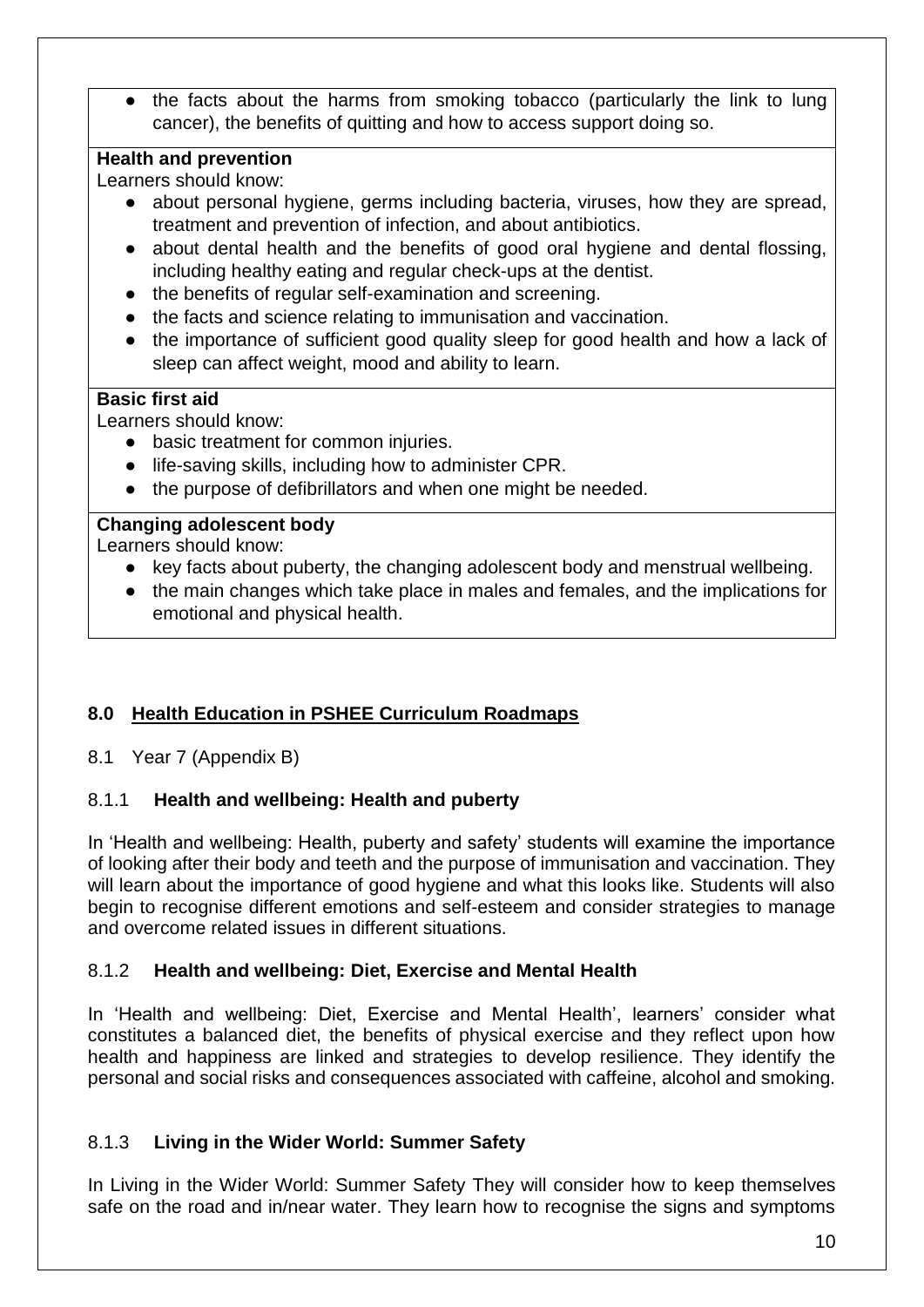associated with cancer, how lifestyle choices are linked and reduce risk, minimise harm, access help in emergency and risky situations and perform basic first aid and life-saving skills. Students will also learn about the signs of cancer with particular reference to sun safety as we enter the summer months.

# 8.2 Year 8 (Appendix C)

# 8.2.1 **Health and wellbeing: Drugs and alcohol**

In 'Health and wellbeing: Drugs and alcohol' learners' revisit a range of study skills for effective revision. They study the consequences of consuming energy drinks, different drug types and the personal, social and legal implications for drug use including the signs and symptoms of addiction. They consider the consequences of gun/knife crime and how the law deals with young offenders and also begin to look at gambling addiction and the effects this can have on a person's life.

# 8.2.2 **Health and wellbeing: Emotional wellbeing**

In 'Health and wellbeing: Emotional wellbeing' learners' consider the positive and negative impact of social media presence on body image including why some people choose to modify their bodies, self-harm and commit suicide. We discuss body shaming and the impact of online bullying on mental health and well-being alongside learning about eating disorders and the signs and symptoms of these.

# 8.2.3 **Living in the Wider World: Citizenship and Mental Health**

In the final half term we ensure the last two lessons have a focus on keeping good mental health over the summer holidays, looking at mindfulness and the need for rest/relaxation and sufficient sleep.

8.3 Year 9 (Appendix D)

# 8.3.1 **Health and wellbeing: Healthy lifestyle**

In 'Health and wellbeing: Healthy lifestyle' learners' study how to promote mental wellbeing, identify misconceptions, challenge prejudice and discriminatory language and consider the impact of media and social media on mental health. They learn the importance of balancing work, leisure and exercise and organisational skills in managing the stress of exams.

8.4 Year 10 (Appendix A)

# 8.4.1 **Health and wellbeing: Mental health**

In 'Health and wellbeing: Mental health' learners' further develop the skills/knowledge required to manage the transition to, and expectations of Key Stage 4 and overcome the challenges arising in adolescence. They consider further strategies to develop resilience and reframe negative thinking. They learn to recognise the signs and symptoms of mental ill health, including depression, when, where and how to seek help and how to maintain good mental health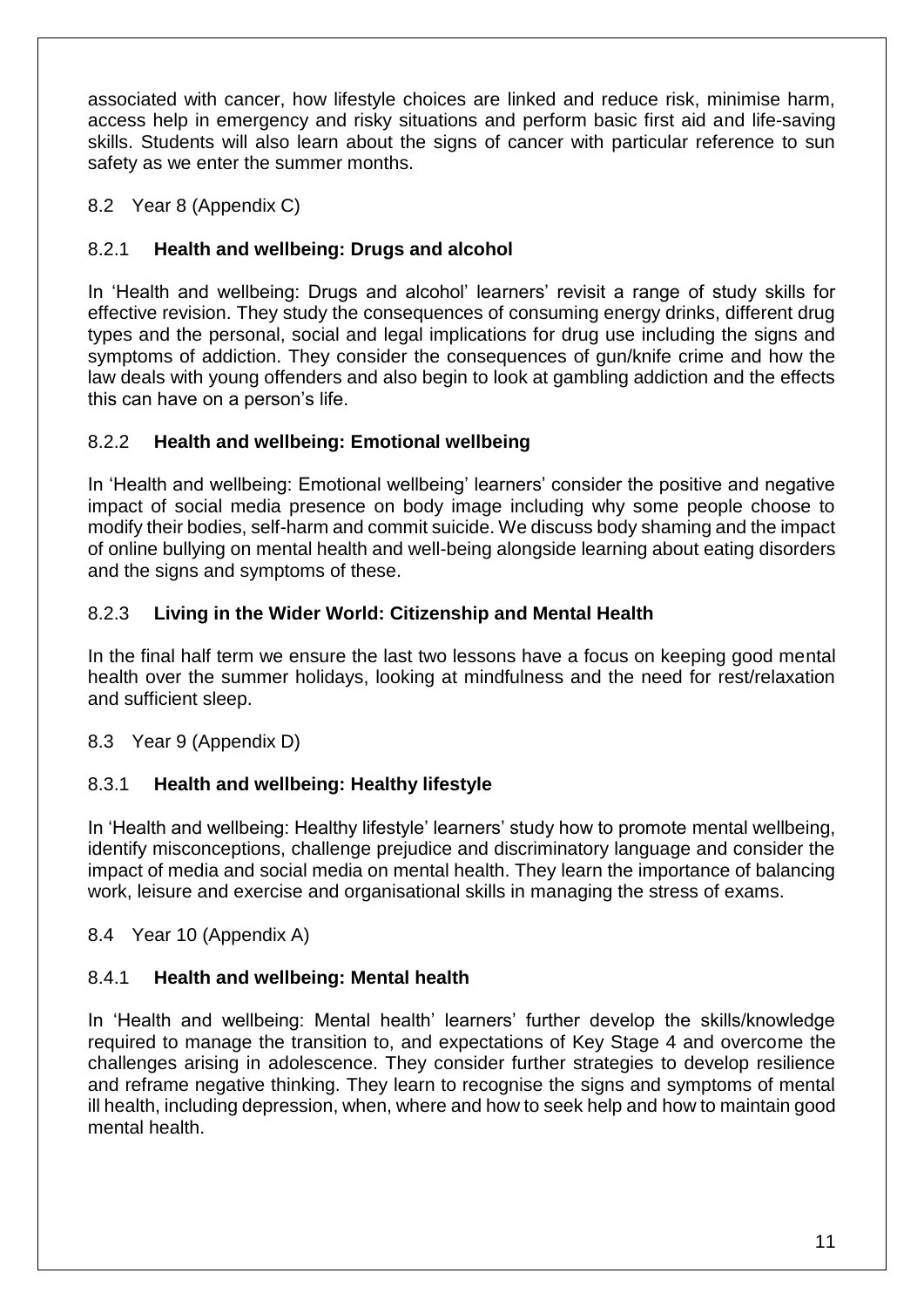# 8.4.2 **Health and wellbeing: Exploring influence**

In 'Health and wellbeing: Exploring influence' learners reflect upon the long/short term effects of binge drinking on the body, the consequence of taking illegal drugs in the UK, prescription drug misuse and how to access help and support with addiction. We will also be utilising three 'drop down days' during the 2021-2022 academic year in order to ensure that students are further immersed in PSHE topics such as RSE and safety.

# **9.0 Curriculum Links**

RSE and health education is linked to:

- 9.1 PSHEE/Citizenship: learners are provided with the knowledge, skills and understanding to help prepare them to play a full and active part in society, including an understanding of how laws are made and upheld and how to make sensible decisions. They learn about respect and difference, values and characteristics of individuals.
- 9.2 Science: learners are taught about the main external parts of the body and changes to the human body as it grows.
- 9.3 ICT: learners are taught about how they can keep themselves safe online and the different risks that they may face online.

#### **10.0 Working with Parents**

We recognise the vital role of parents/carers in the development of their child's understanding about relationships and health. When involving parents/career in consultation regarding the Academy's RSE and health education curriculum, we will provide the curriculum content, including what will be taught and when and information about parents/carers right to request their child is withdrawn.

### **11.0 Working with External Agencies**

External experts may be invited in from time-to-time where deemed appropriate to enhance our delivery of RSE and health education. The credentials of all visiting speakers will be checked and their intended session reviewed by the associate assistant headteacher for personal development to ensure it is age-appropriate and accessible for all learners. Access to rooms, AV and other specialist equipment requirements will be discussed in advance of the visit, as appropriate to the activity and made available alongside technical assistance to support provider presentations. All visiting speakers will be made aware of our 'Safeguarding children in education incorporating child protection' policy and 'Confidentiality' policy.

### **12.0 Withdrawal from Lessons**

Parents/carers will be advised in writing of their right to request that their child is withdrawn from some or all of sex education delivered as part of statutory RSE, but not from the relationships or health elements of the curriculum (Appendix E). Requests to withdraw a child should be made in writing to the headteacher. Before granting a withdrawal, the headteacher will discuss the request with parents/carers and, as appropriate, their child, to ensure their wishes are understood and to clarify the purpose and benefits of the curriculum and detrimental effects the withdrawal might have. All discussions will be documented.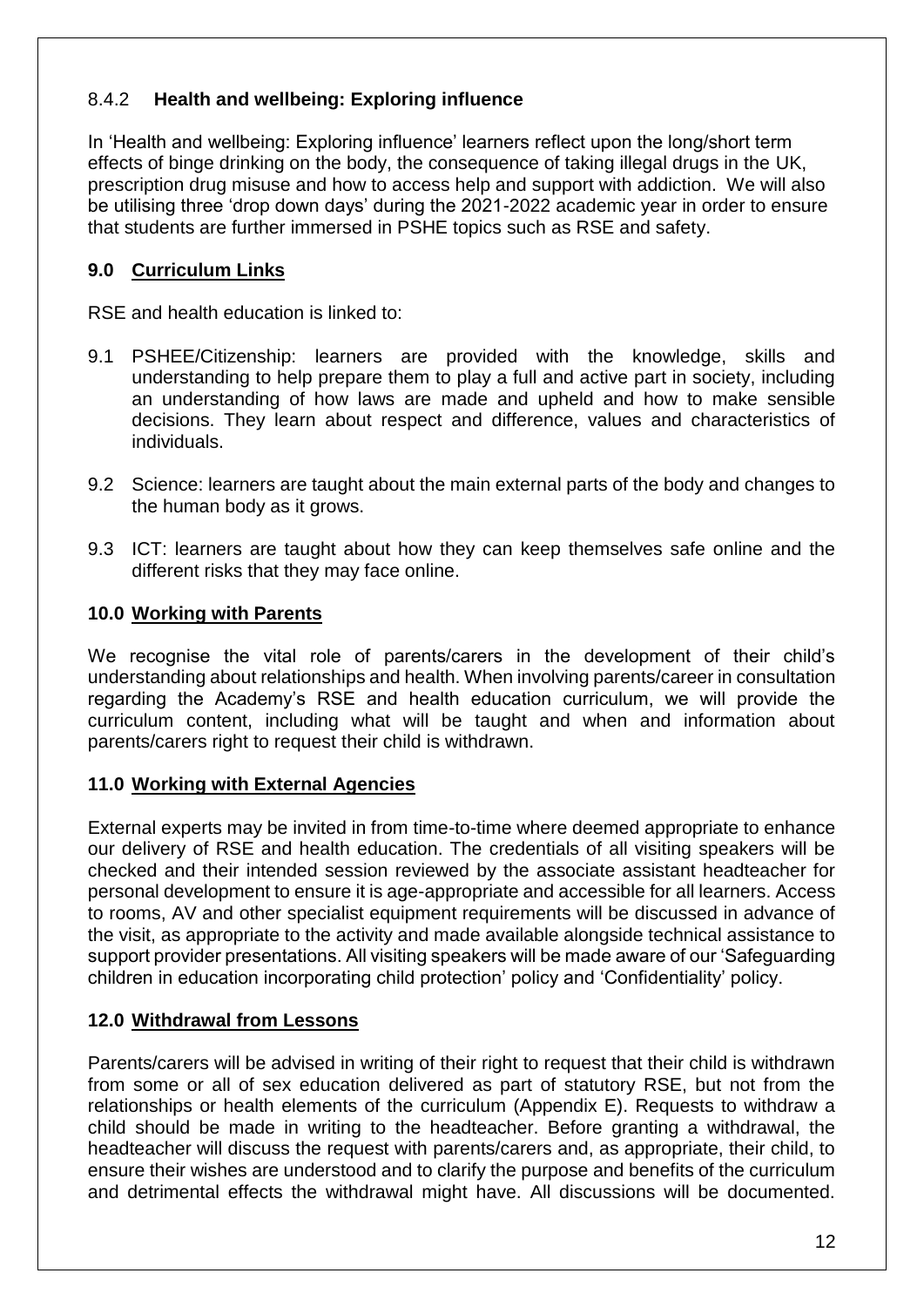Following discussions, the Academy will respect the parents'/carers' request to withdraw their child up to and until three terms before the child turns 16. After this point, if the child wishes to receive RSE rather than be withdrawn, the Academy will make arrangements to provide the child with RSE. Learners who are withdrawn from RSE will receive appropriate, purposeful provision during the full period of withdrawal.

# **13.0 Safeguarding and Confidentiality**

All learners will study how they can keep themselves safe, including online, as part of the PSHEE curriculum. Confidentiality within the classroom is an important component of RSE and health education. Whilst PSHEE deliverers are expected to respect the confidentiality of learners as far as possible, they are clear that if any concerns regarding the safety of learners or if disclosures are made, they should alert the DSL immediately. Learners will also be reminded in our department 'ground rules' that confidentiality is not guaranteed if their safety is deemed compromised.

# **14.0 Assessment**

Our Academy has the same high expectations of learners in PSHEE as for other curriculum areas. Pre and post module assessment sheets are executed enabling learners and PSHEE deliverers to review both student progress and the impact of the curriculum. Assessment sheets will be stored in folders as a record of learning over the academic year.

### **15.0 Monitoring Quality**

The associate assistant headteacher for personal development is responsible for monitoring and evaluating the delivery and effectiveness of the RSE and health education curriculum and will conduct IMQTL comprising lesson visits, exercise book/folder looks and learner voice in accordance with the Academy calendar.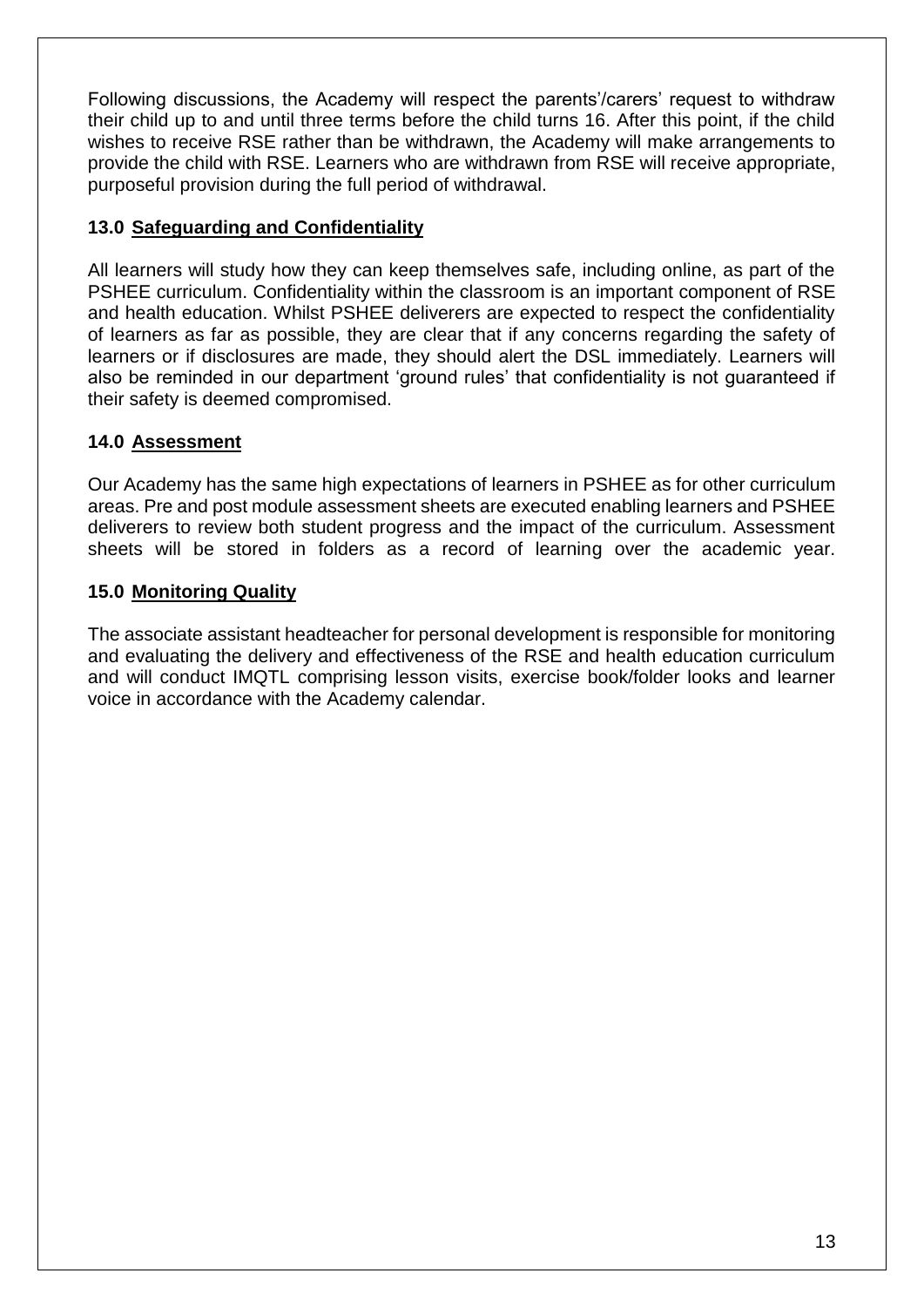# **Appendix A: PSHEE curriculum overview roadmap**



14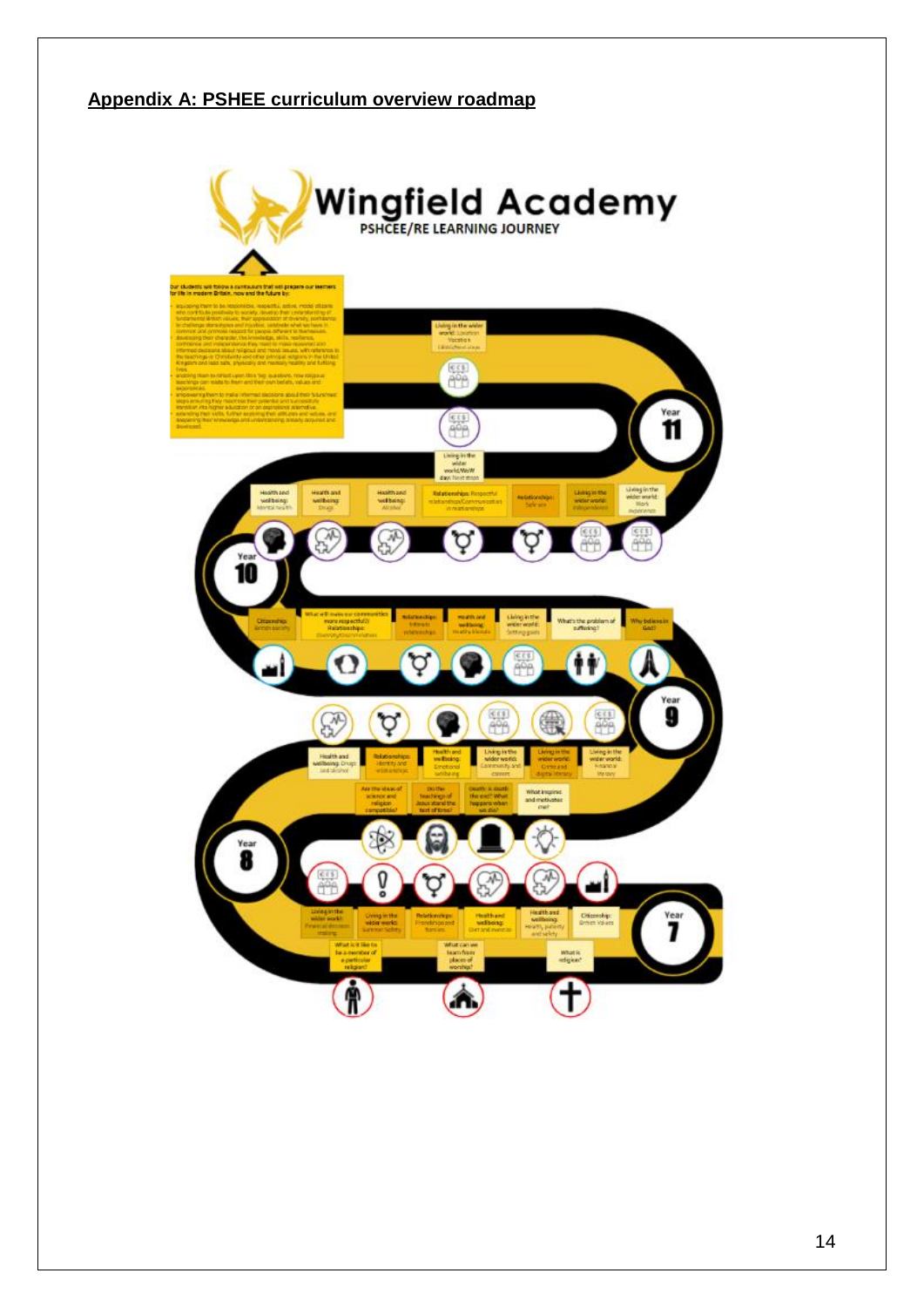

Whatis

What

those dis you retrieve using retrieve practice!<br>What are flash conto! What is not poor quissing and mind which contain when the state of the contact of the state of the state of the state of the state of the state of the state of the state of the state of the state of the state of the state of the state of the state of the s

Year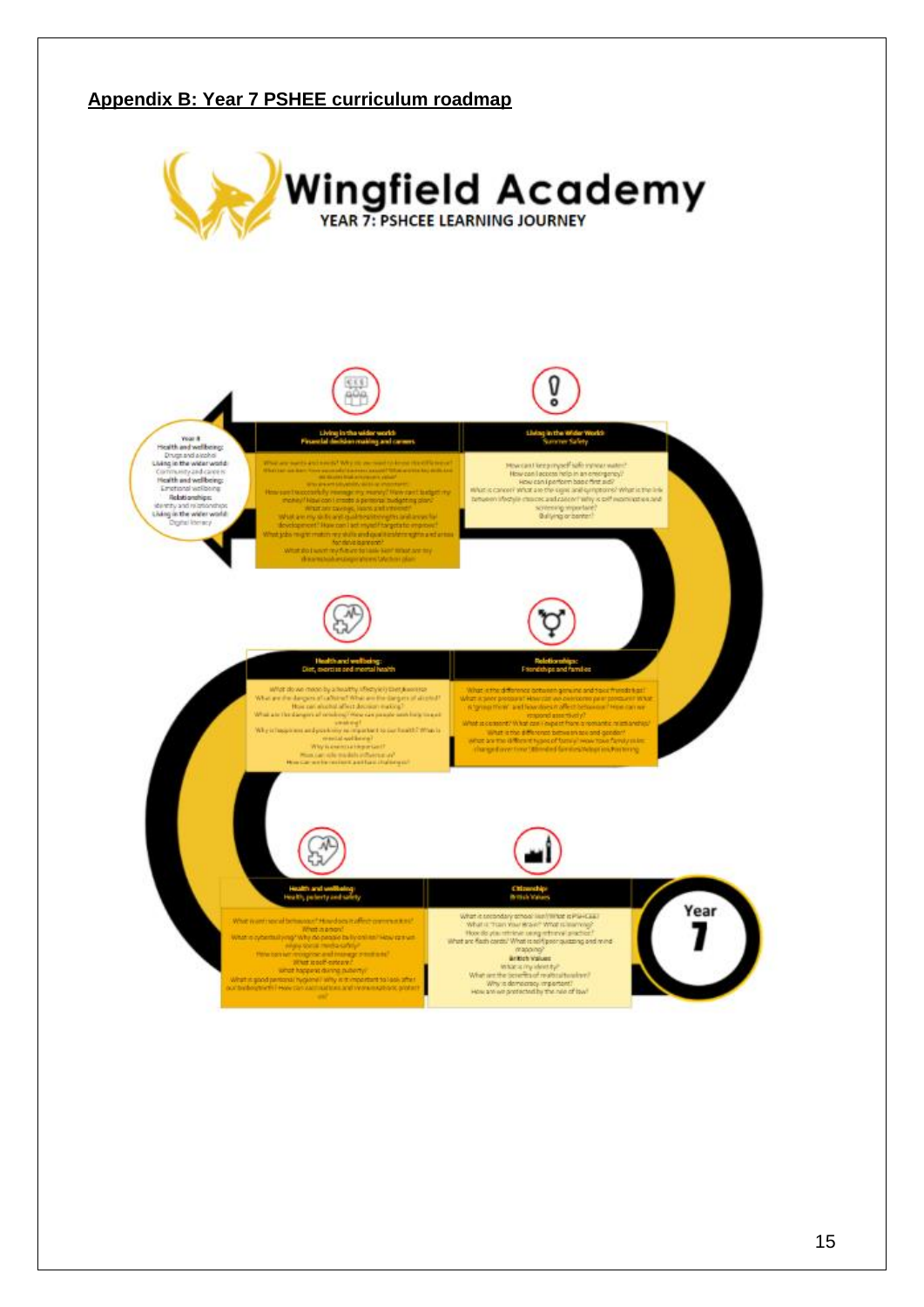# **Appendix C: Year 8 PSHEE curriculum roadmap**



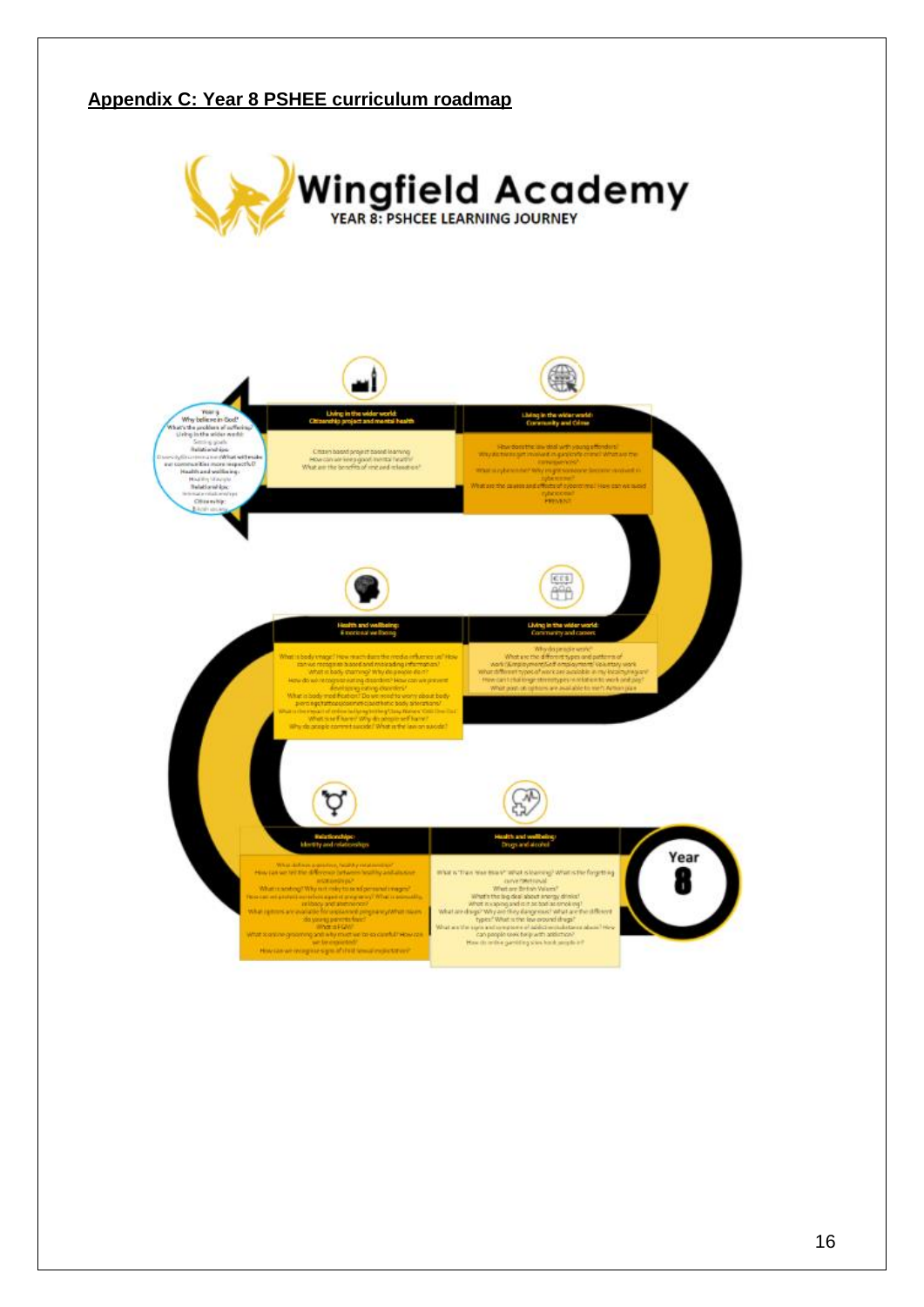# **Appendix D: Year 9 PSHEE curriculum roadmap**



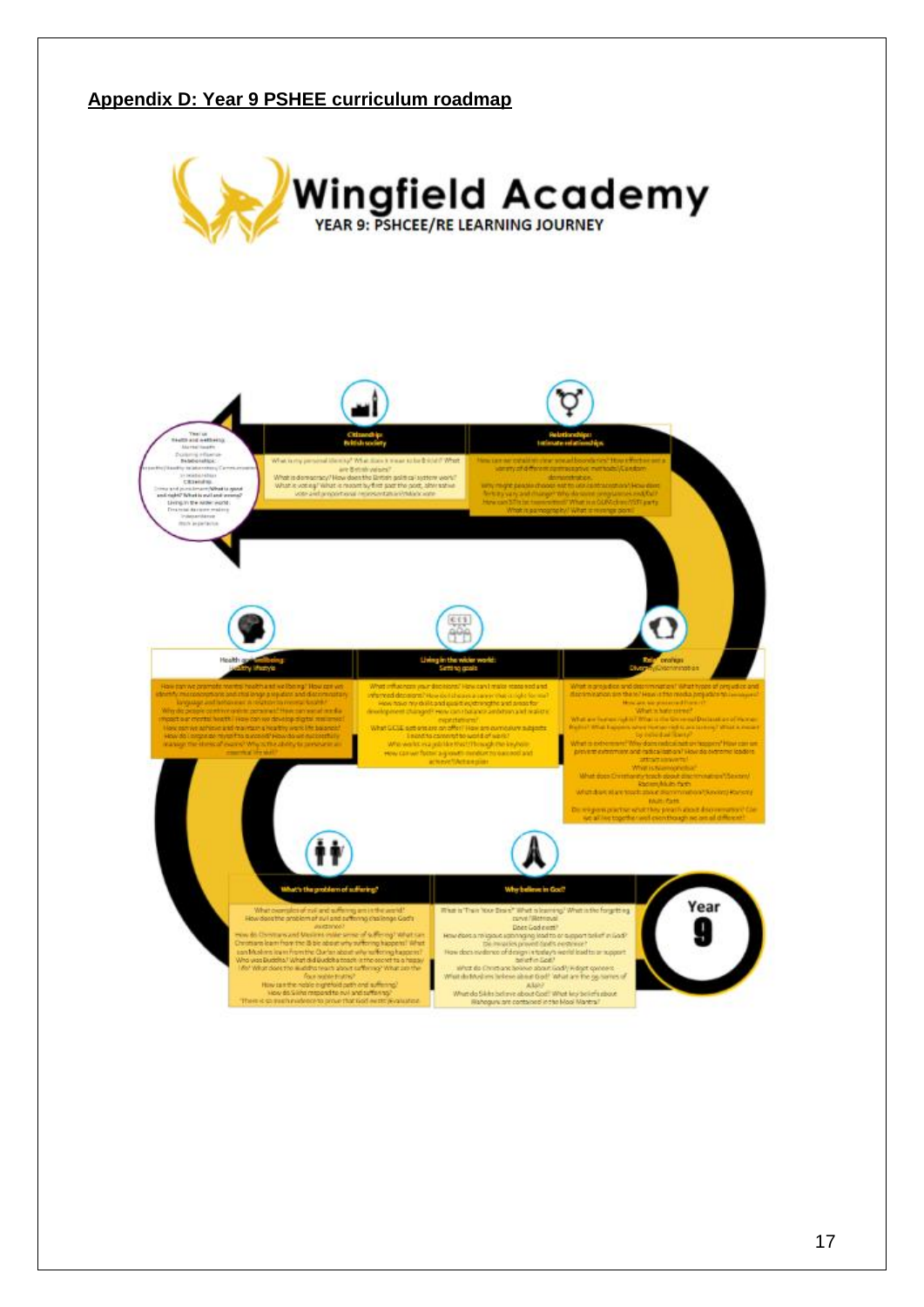### **Appendix E: Letter to parents/carers regarding RSE and health education**

### **Re: RSE and health education at Wingfield Academy**

#### Dear parent/carer

Government guidelines outline that, from the age of 11, it is compulsory for all schools to provide a Relationships and Sex Education (RSE) and health education curriculum.

Here, at Wingfield Academy, we understand the importance of providing our learners with a thorough and balanced curriculum, including high quality, age-appropriate lessons about sex, relationships and their health.

RSE and health education lessons develop learners' character, the knowledge, skills, resilience, confidence and independence they need to make reasoned and informed decisions to lead safe, spiritually, morally, socially, culturally, physically and mentally healthy and fulfilling lives.

The details of what will be taught to the various year groups is detailed in the Academy's 'Relationships and Sex Education (RSE) and Health Education' policy, available on our Academy website<https://wingfieldacademy.org/> or in hard copy via our Academy reception.

Though schools must provide RSE and health education for learners from the age of 11, up until the age of 19, only aspects of the science national curriculum are compulsory. Therefore, as parents/ carers, you are entitled to request your child be removed from sex education lessons up to and until three terms, before they turn 16-years-old. After this point, if your child wishes to no longer be withdrawn, the Academy will provide them with sex education lessons.

Requests to withdraw your child should be made in writing to the headteacher, who, before granting the withdrawal will clarify the purpose and benefits of the curriculum, the detrimental effects the withdrawal might have and determine the most appropriate, purposeful alternative provision for the full period of withdrawal with you are parents/carers.

At Wingfield Academy, we are committed to working in partnership with parents/carers to improve our provision. I thereby invite you to read our proposed 'Relationships and Sex Education (RSE) and Health Education' policy, PSHEE consultation PowerPoint and curriculum road maps and provide your feedback for consideration.

If you have any concerns or queries about your child's participation, please do not hesitate to contact me on the Academy number above.

Yours sincerely

Miss V. Gregory